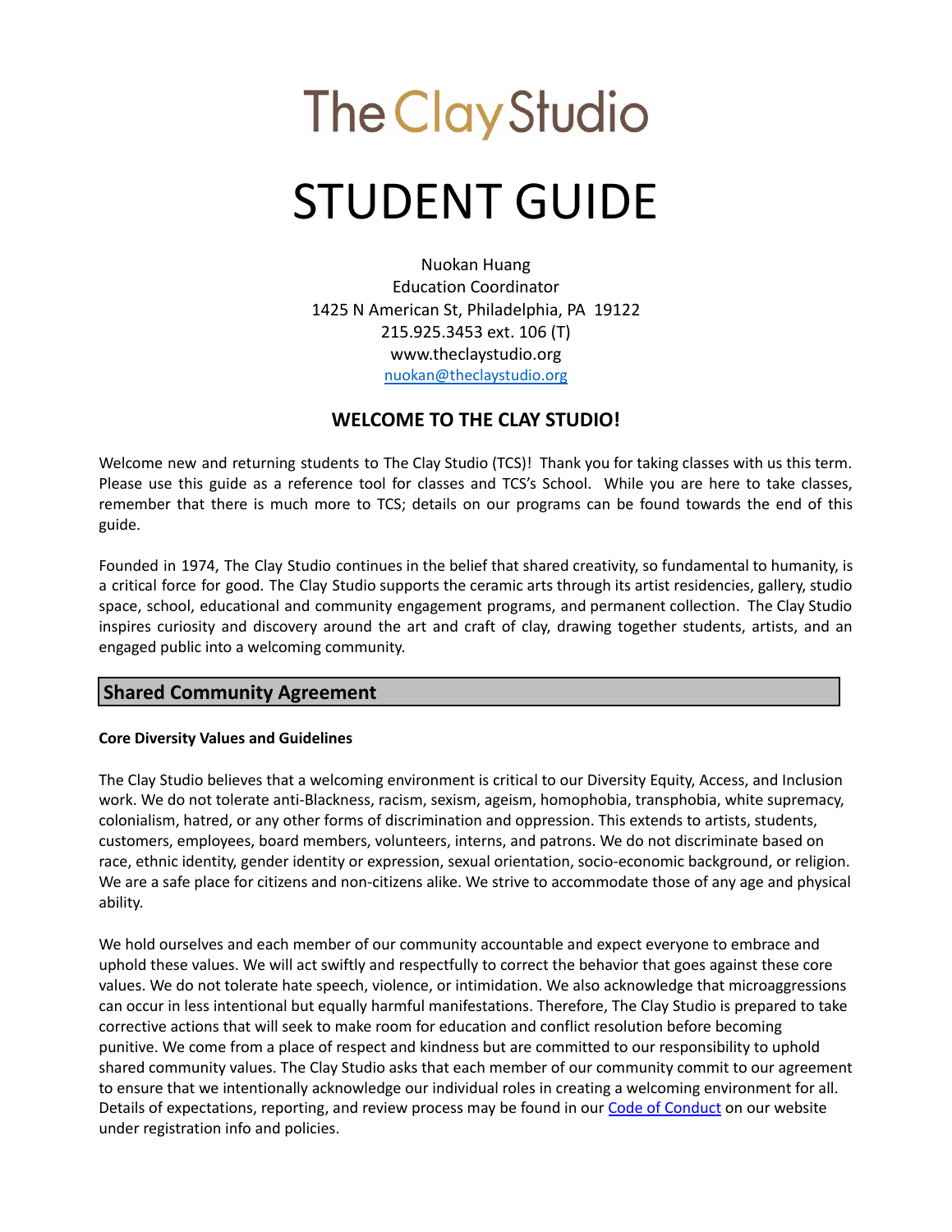#### **The Clay Studio Shared [Community](https://www.theclaystudio.org/uploads/attachments/cl2ku3gfl023tsbcjzj7bkj8l-2022-shared-community-agreement.pdf) Agreement**

#### **As a member of our community, you support our mission and values of access, community, inclusivity, and accountability. We agree:**

- We all have a shared responsibility in creating the space, support, and inspiration necessary for expression and mastery in the ceramic arts.
- We welcome each other with open hearts and share space so all can learn and thrive.
- We respect others: including their work, perspectives, and diverse backgrounds.
- Everyone has something to learn; everyone has something to teach.
- To be present & gentle with ourselves: Embrace the time we have given ourselves to be in the studio and with others; practice makes progress, not perfection.

#### **Facility Information**

- The Clay Studio's new facility at 1425 N. American St opened in the spring of 2022 and was built from the ground up to serve the community and artists.
- $\bullet$  Entering the building: To enter the building you will enter at the unlocked front door from 9:45 am 6 pm Mon-Fri and 9:45 am – 4:00 pm Sat-Sun. For Mon-Fri evening access from 6 pm to the end of classes in the evening you will enter at the garage door metal gate with the Verkada app.
- Moving between the floors in the stairwell requires the Verkada app.
- Please watch your personal belongings & leave valuables at home. The Clay Studio is not responsible for lost or stolen items.
- Our facility is handicapped accessible.
- Report any problems/concerns with the building immediately to a staff member.
- Please do not use your cell phone in the studios unless it's an emergency. Step into the hallway or stairwell for phone calls.
- Each student receives one storage cubby for each class. Please check with the school staff if your work exceeds your shelf space.
- The first aid kit is located on the wall to the left of the mop closet floors 2, 3, 4.
- Stairwell Exits: In case of emergency, both stairwells lead outside. Stairwell B will put you outside at the back of the building and then you can reach the street from the pavilion. Stairwell A leads you to the gallery shop (front) vestibule which and then you can exit the building.
- No food or drink is allowed in the studios (water bottles with a cap on when not in use are not encouraged but acceptable.)
- You are welcome to have food, coffee, tea, or just hang out in the 4<sup>th</sup> floor lounge and roof deck. There is a refrigerator for food you are using that day. Please don't store anything in the fridge as it is cleaned out weekly. TCS reserves the right to close any studio or shared space as needed.
- **● NO SANDING of greenware or bisqueware in the studio. WET SANDING IN THE SINKS ONLY**

# **Open Studio Hours**

- Students are welcome use the facility and equipment outside of class during posted Open Studio hours. Open studio is a great way to practice.
- **● Only students currently enrolled in classes may use Open Studio hours. Children, friends of students, and pets are not allowed in the classrooms.**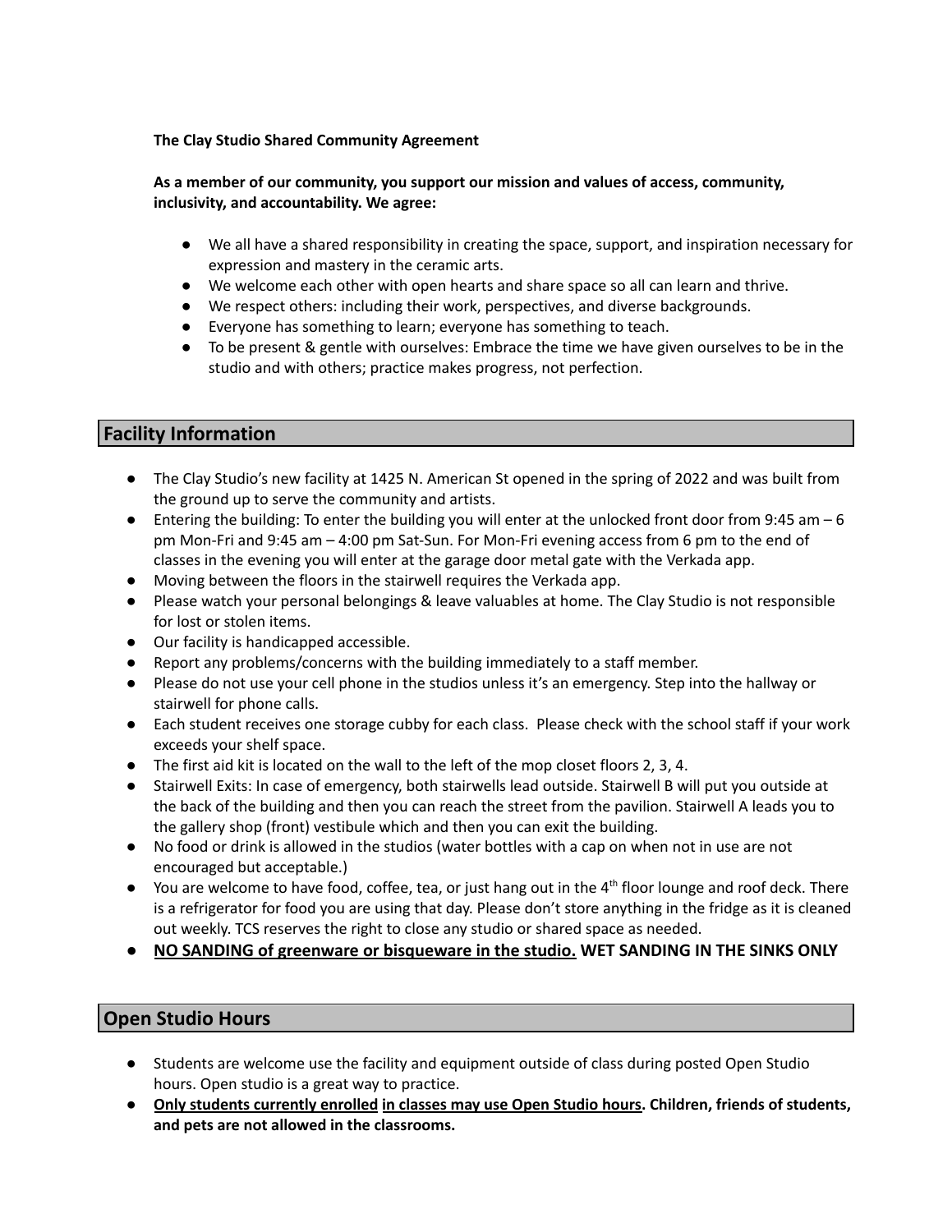● Open Studio hours do not extend between terms and can change on short notice. Please make sure to check for emails from nuokan@theclaystudio.org for changes to the schedule.

# **Buying Clay & Tools + Details Regarding Outside Materials**

Clay and tools are available to purchase from the gallery shop until 6pm Mon-Fri and 5 pm Sat-Sun. In the evenings, the Gallery Shop is available for students to purchase clay and tools the first hour of every class. School store hours are included on the document you've received called "Important Dates and Deadlines" and is also available online.

#### **You may not bring in outside clays, glazes\*, mason stains, other materials and/or equipment.**

**\*One exception is** commercial ^6 clear glaze if approved by the staff. Please have outside non-fluxing underglazes approved by staff as well. Below are the consequences if outside materials are used:

- 1st offense warning.
- 2nd offense you will be asked to leave the studio for the remainder on the term, but can return next term (no refunds.)
- 3rd offense you will be asked to not return to TCS.

# **Wet Work**

You may make new work up until the last 2 weeks of the term to have it in the last glaze firing. For example, if you are taking a 10-week class, you have 7 weeks to make new work, and 2 weeks to finish it. Your last class on the 7th week is your last day to work wet. Your last class on the 8<sup>th</sup> week is your last day to trim or handbuild. Please do not leave all your glazing until the end; you learn more if you glaze throughout the term.

- Carefully sign all your work before you have it fired.
- Production levels of work are not allowed as this is an educational facility. Our aim is to provide a learning environment for as many students as possible, making production amounts of work limits others access to our kilns and is better suited for our Associates program.
- All work that utilizes TCS's equipment, materials and/or faculty and staff time must be made at The Clay Studio. Work produced must be proportionate to the number of classes enrolled. Students who produce large volumes of work will receive a warning, be charged accordingly, and asked to limit the amount of work and use the kiln rental option.
- **● Size Limitations: Work must not exceed 14" length, 14" width, and 18" height.**

# **Glazing**

All Cone 6 and low-fire glazes are located in the glaze room. Please check with your instructor if you have questions about what glazes to use.

- Glazing must be completed by the end of the term.
- If glaze is too close to or on the bottom of a pot, it will be placed on the "needs help" shelf. If you find one of your pots there, clean up the bottom and put it back on the shelf. Please leave a ¼" from the bottom of your piece unglazed.
- Only overlap glazes on the top one-third of your piece. No overlapping at the bottom due to the risk of the glaze combinations running.
- Please thoroughly stir the glaze for 20 seconds before using and be sure to stir materials at the bottom of the bucket.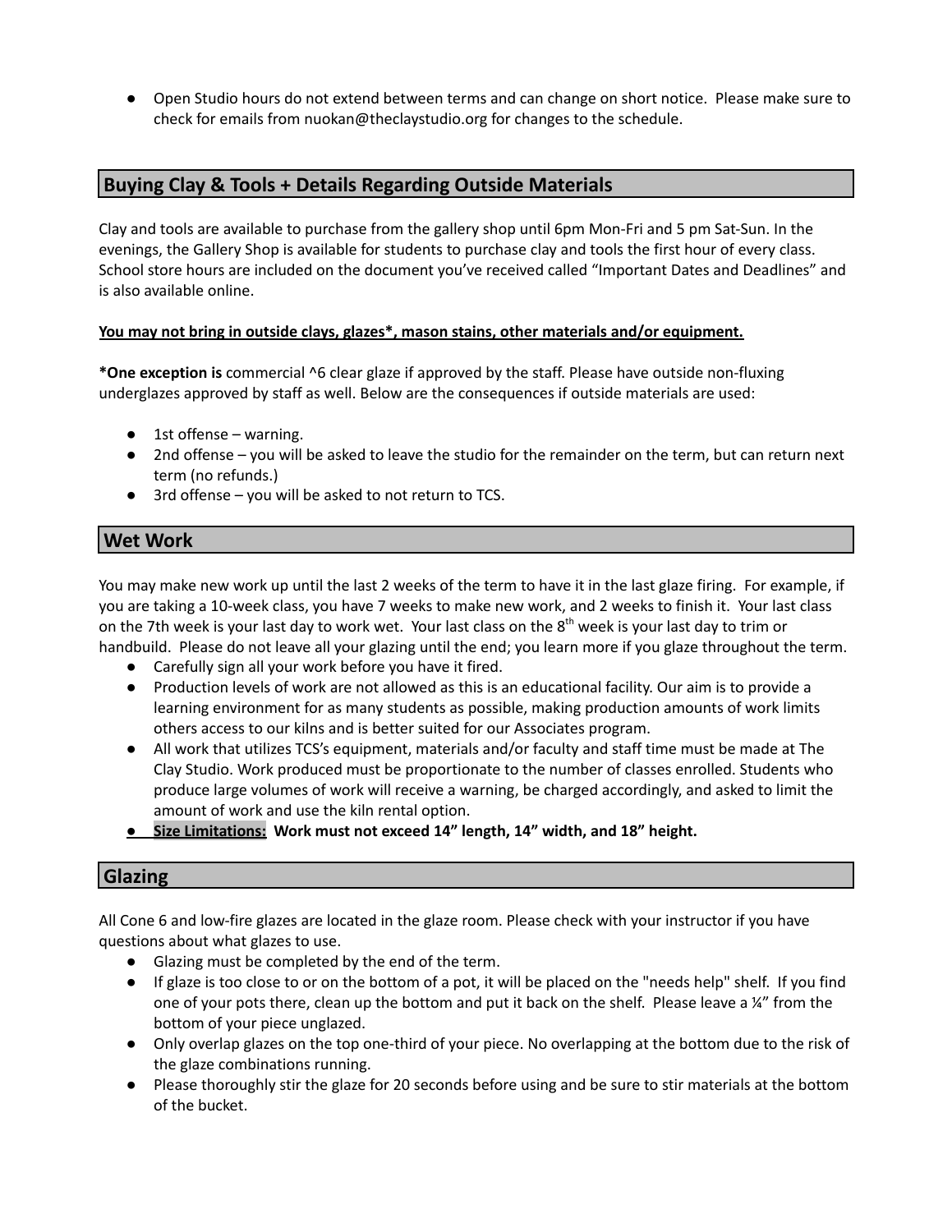● All work must have a bare bottom to avoid sticking to the kiln shelf. Stilting is not allowed.

#### **Firing**

- Place your work on the correct cart to make sure it is properly fired in a timely manner. Separate carts are clearly marked for bisque and glaze firing.
- Glazed low-fire work must never be placed with objects to be high-fired (it will melt).
- Bisque firings are done continuously.
- REFIRING will only be done with a signed firing form by the studio techs. Please ask them for the form.
- When the gas kilns are installed, if there is enough work to fill the kiln, we plan to fire the gas kiln weekly. With enough work, we will also fire a ^03 and ^6 electric kiln weekly.
- Check the carts in the "Fired Artwork" room for finished bisque ware & glaze ware.
- Many factors can delay the firing or unloading of a kiln. Please keep this in mind when waiting for work.
- Cracked or broken pieces will not be fired and will be moved to the "needs help cart".

# **Fired Work**

- After the final class, all glazed and bisqued work will be marked and available on the designated shelves in Fired Artwork room.
- Fired bisque and glaze work is held for 2 weeks into the next term. The cut-off date is posted. Any work left beyond that date will be removed at the discretion of TCS staff.
- Take your work, tools, and leftover clay home with you on your last day of class if you are not taking a class the following term. All items left behind on your shelf will be discarded before the next term begins.

# **Clean-Up Procedures**

It is very important to keep the classrooms and glaze areas clean. Clay and glaze left on the floor will dry and become a fine, nearly invisible silica dust, which is circulated and suspended to float indefinitely in the air. This dust can cause health problems for people who spend a lot of time working in the studios. Please make sure you clean up your trimmings and spills before they become dust. Below are cleanup guidelines:

**Clay should NEVER be discarded in the sink.** Pour off water and put heavy slip and clay chunks in the reclaim bins found near each sink.

- Thoroughly clean wheels, pans, bench, stools, tables, the floor, the wall behind you, and bats.
- Use the squeegees and dust pans to clean up your clay scraps at your work area, ware boards, and the floor. Use the mops located in the mop closet to clean the floor around your work area.
- After the wheel is clean make sure it is turned off. Put the stool upside down on the wheel head, and place the foot pedal and brick on the wheel's front tray. This lets everyone know that the wheel was cleaned properly and makes mopping easier.
- Scrape and clean wedging and plaster tables after using them. Do not leave work on tables. Ask your instructor if you need help moving your work.

Return glazes and cleaned tools to their proper places and clean glaze counter after you are done. Replace lids on glaze buckets.

# **Evaluations**

Class evaluations are done online at the end of each quarter. We rely on these for guidance in designing and